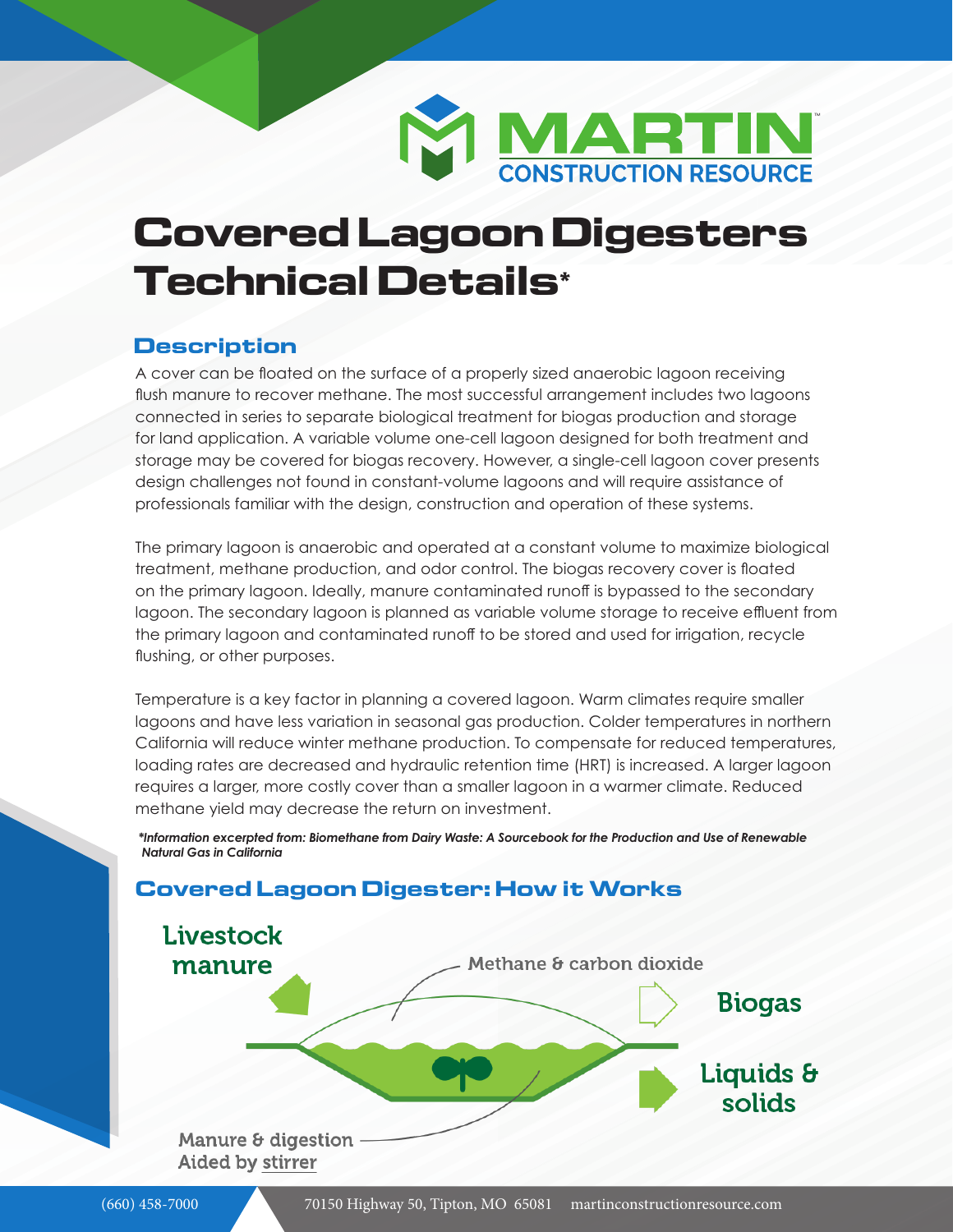# **Components of Covered-Lagoon Digester**

- **Solids separator.** A gravity solids trap or mechanical separator should be provided between the manure sources and the lagoon.
- *• Lagoons.* Two lagoons are preferred; a primary anaerobic waste treatment lagoon and a secondary waste storage lagoon.
- **Floating lagoon cover.** The most effective methane recovery system is a floating cover over all or part of the primary lagoon.
- *• Biogas utilization system.* The recovered biogas can be used to produce space heat, hot water, cooling, or electricity.

# **Covered Lagoon with Methane Utilization**



## **Covered-Lagoon Design Variables**

- *• Soil and foundation.* Locate the lagoons on soils of slow-to-moderate permeability or on soils that can seal through sedimentation and biological action. Avoid gravelly soils and shallow soils over fractured or cavernous rock.
- *• Depth.* The primary lagoon should be dug where soil and geological conditions allow it to be as deep as possible. Depth is important in proper operation of the primary lagoon and of lesser importance in the secondary lagoon. Deep lagoons help maintain temperatures that promote bacterial growth. Increased depth allows a smaller surface area to minimize rainfall and to cover size, which reduces floating cover costs. The minimum depth of liquid in the primary lagoon should be 12 ft.
- *• Loading rate, hydraulic retention time and sizing of primary lagoon.* The primary anaerobic lagoon is sized as the larger of volatile solids loading rate (VSLR) or a minimum HRT. The VSLR is a design number, based primarily on climate, used to size the lagoon to allow adequate time for bacteria in the lagoon to decompose manure.
- *• Volatile solids loading rate.* Figure B-3 below shows isopleths for the appropriate loading rates for a constant volume primary lagoon in a two-cell lagoon system.
- *• Primary lagoon inlet and outlet.* The primary lagoon inlet and outlet should be located to maximize the distance across the lagoon between them.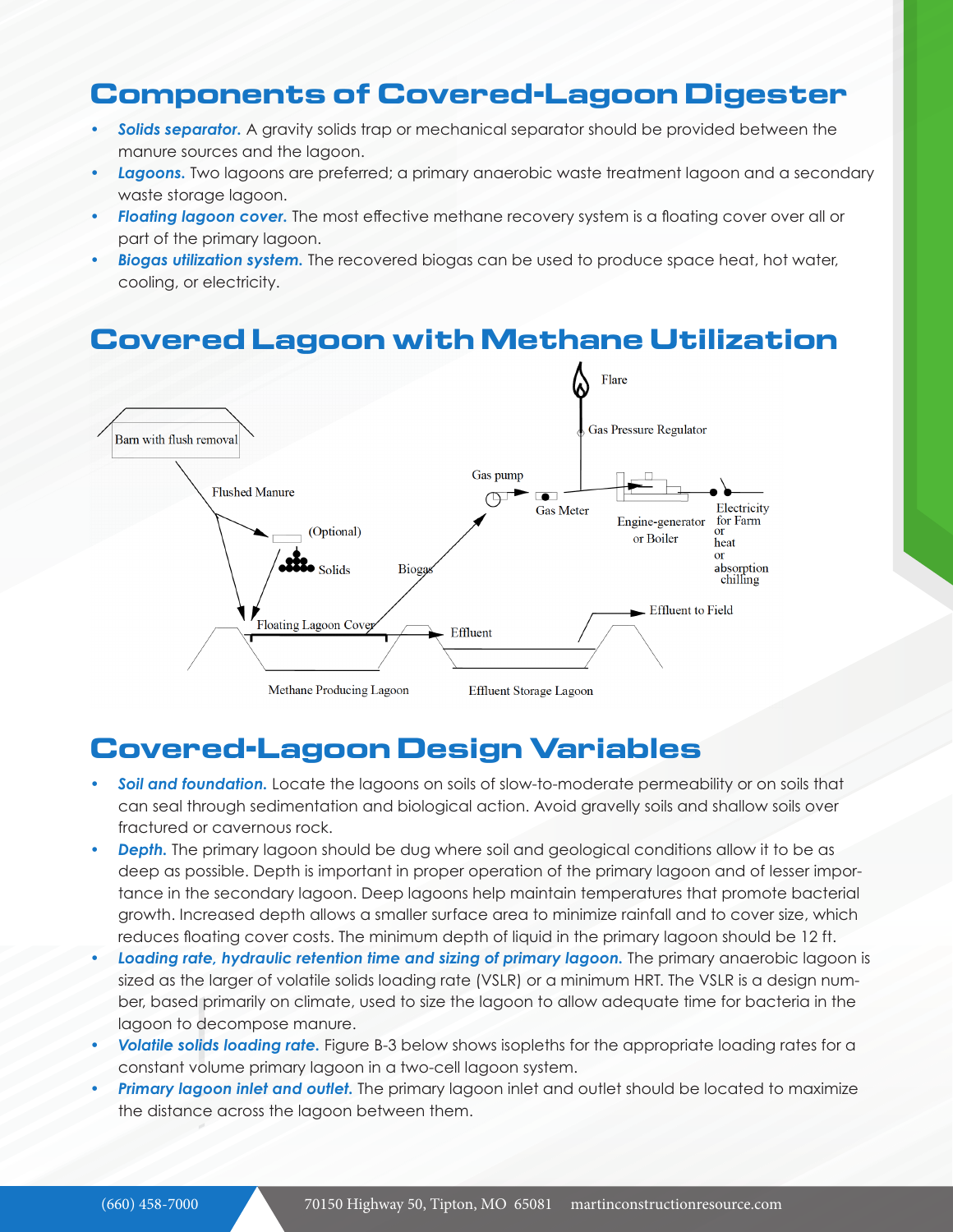#### **....continued**

- *• Rainfall.* Rainfall is not a major factor in determining the potential success of a covered lagoon. In areas of high rainfall, a lagoon cover can be used to collect clean rain falling on the cover and pump it off to a field. In areas of low rainfall, a lagoon cover will limit evaporation and loss of potentially valuable nutrient rich water.
- *• Cover materials.* Many types of materials have been used to cover agricultural and industrial lagoons. Floating covers are generally not limited in dimension. A floating cover allows for some gas storage. Cover materials must be: ultraviolet resistant; hydrophobic; tear and puncture resistant; non-toxic to bacteria; and have a bulk density near that of water. Availability of material, serviceability and cost are factors to be considered when choosing a cover material. Thin materials are generally less expensive but may not have the demonstrated or guaranteed life of thicker materials. Fabric reinforced materials may be stronger than unreinforced materials, but material thickness, serviceability, cost and expected life may offset lack of reinforcement.
- *• Cover installation techniques.* A lagoon cover can be installed in a variety of ways depending upon site conditions. This table describes several options.
- *• Full perimeter attachment.* The entire lagoon surface is covered and the edges of the material are all attached to the embankment.
- *• Completely floating or partially attached cover.* The cover may be secured on the embankment on one to three sides or the whole cover can float within the lagoon. All or some of the sides may stop on the lagoon surface rather than continuing up the embankment.

### **Features of a Floating Methane Recovery Lagoon Cover**

| <b>FEATURES</b>                            | <b>DESCRIPTION</b>                                                                                                                                                                                                                                                                                                                                        |
|--------------------------------------------|-----------------------------------------------------------------------------------------------------------------------------------------------------------------------------------------------------------------------------------------------------------------------------------------------------------------------------------------------------------|
| <b>Bank Attachment</b><br>Options          | See diagram below                                                                                                                                                                                                                                                                                                                                         |
| Rainfall Management                        | Rainfall may be pumped off the cover or drained into the lagoon.                                                                                                                                                                                                                                                                                          |
| Secure Edges of a<br><b>Floating Cover</b> | The edges of the cover can be buried in a perimeter trench on the lagoon<br>embankment or attached to a concrete wall. Floating edges not secured<br>directly on the embankment need support in place. A corrosion resistant<br>rope or cable is attached to the cover as a tie-down and tied to an an-<br>chor point.                                    |
| Skirting                                   | Portions of the cover floating in the lagoon require a perimeter skirt hang-<br>ing into the lagoon from the cover.                                                                                                                                                                                                                                       |
| <b>Anchor Points</b>                       | Anchor points for cable or rope may be driven metal stakes or treated<br>wood posts.                                                                                                                                                                                                                                                                      |
| Float Logs                                 | A grid of flotation logs is attached to the underside of the cover. The float<br>logs may be necessary as gas collection channels, to minimize gas pockets<br>and bubbles under the cover.                                                                                                                                                                |
| <b>Weight Pipes</b>                        | A grid of weight pipes may be laid on the cover surface to help hold the<br>cover down.                                                                                                                                                                                                                                                                   |
| <b>Gas Collection</b>                      | Biogas bubbles to the surface of the lagoon and migrates across the un-<br>derside of the cover. A gas pump maintains a vacuum under the cover. A<br>gas collection manifold is attached to the cover. A gastight through-the-<br>cover, through-the-attachment wall or under the buried cover gas pipe<br>carries biogas to a biogas utilization system. |